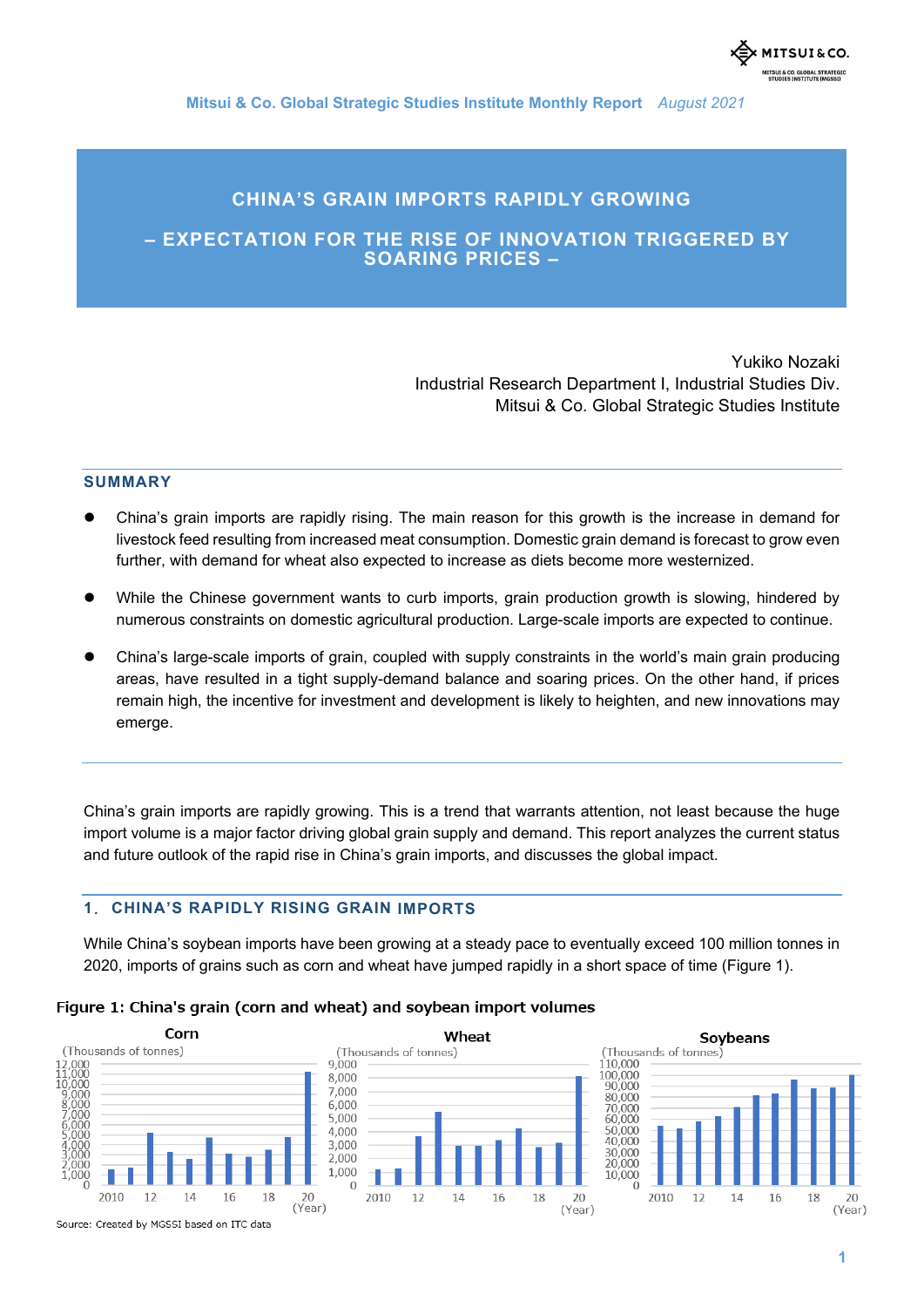



Source: Created by MGSSI based on USDA data

The main factor behind this growth is the increased demand for feed. This increase in demand is due to a recent surge in beef and chicken production<sup>1</sup>, as well as a recovery in pork production, which had slumped as a consequence of an African swine fever epidemic<sup>2 3</sup> (Figure 2).

Considered by crop, the rapid increase in corn imports is remarkable. Corn is the principal component of feed, and 70% of China's homegrown corn is used for feed (Figure 3). Against the backdrop of China's growing demand for feed, corn imports exceeded China's tariff quota (7.2 million tonnes) in 2020 for the first time, rising to 11.3 million tonnes, a 2.4-fold increase over the previous year. This also coincided with the fact that production had been sluggish for years following abandonment of the price support policy<sup>4</sup> in 2016, and the resulting soaring price of domestically grown corn<sup>5</sup> also led to an increase in foreign corn imports<sup>6</sup>.





<sup>1</sup> Because grain feed efficiency is generally higher in chickens than in pigs, demand for grain will decline if there is a shift in production from pork to chicken. However, demand for grain increased after 2018 despite the fact that pork production fell while chicken production increased. It is assumed that this was because, at that time, pigs were raised mainly on food scraps and grain was infrequently used, while coincidentally, industrial chicken production expanded.

<sup>3</sup> Given the need to rapidly replenish the pig herd through measures such as the construction of dedicated buildings for pig rearing, as well as the need to improve sanitation with a view to preventing African swine fever infection, the resulting change to a modern, grainbased breeding method is also believed to lie behind the growing demand for feed. 4 A government policy designed to increase the incomes of farmers by purchasing corn at a high price.

<sup>5</sup> A rise in the cost of harvesting corn flattened by typhoons is another factor behind the sharp price rise.<br><sup>6</sup> Because prominent growth was seen especially in imports from the US, China's consideration in response to p the US (China concluded the economic and trade agreement that emerged from phase 1 of the trade talks with the US in January 2020) is believed to be one factor behind said growth.

<sup>&</sup>lt;sup>2</sup> The outbreak was first confirmed in August 2018. China's pig herd, which at that time numbered 450 million head, fell sharply to 30 million head in 2019 as a result of the large-scale culling (USDA data). African swine fever is still known to occur in China, but not on a large scale.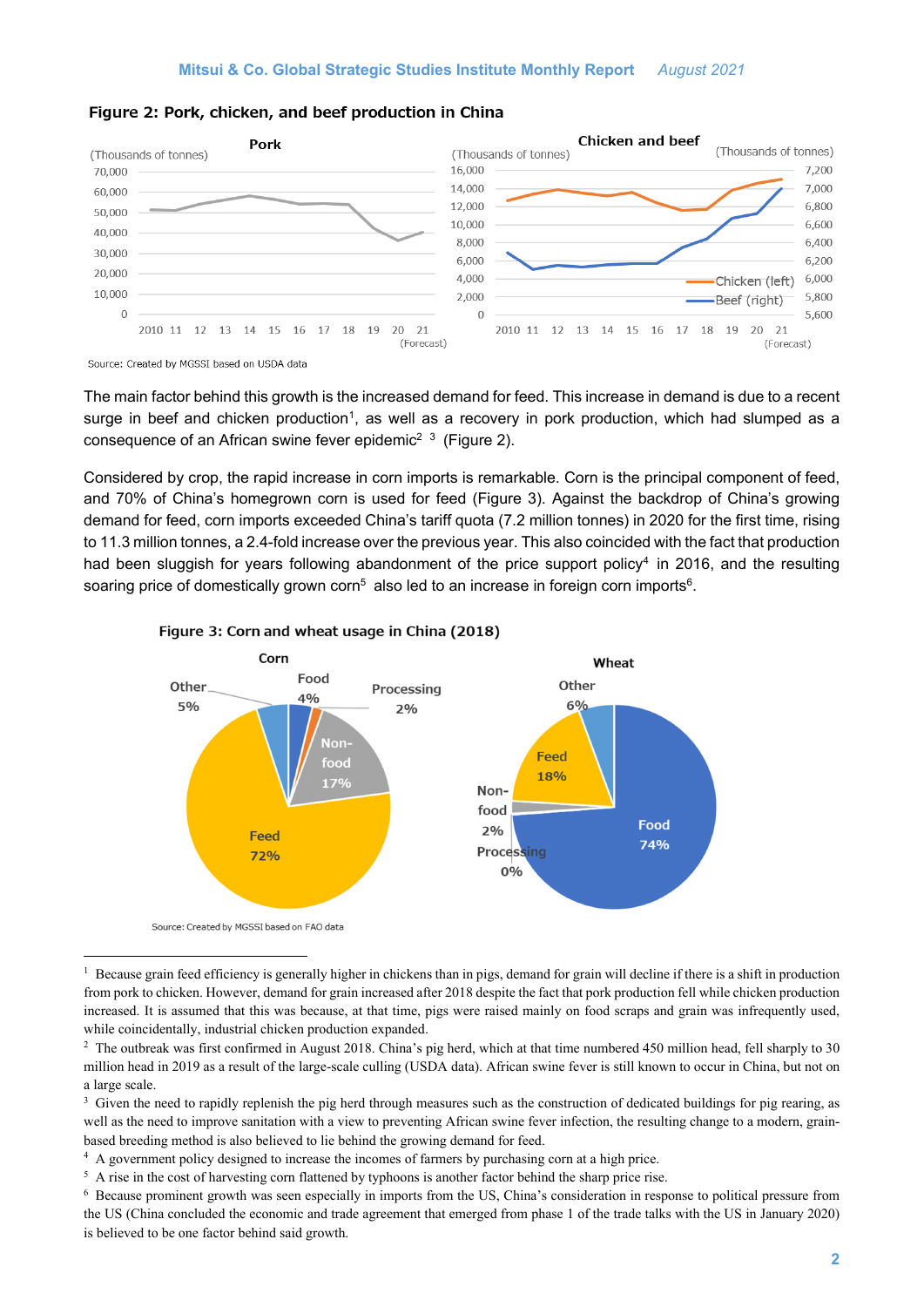In the case of wheat, China imported 8.15 million tonnes in 2020, a 2.5-fold increase over the previous year. While wheat is mainly used for human consumption, it is also used for feed as an alternative to corn to some extent (Figure 3). For this reason, according to the US Department of Agriculture, the Chinese government is releasing its reserves of older wheat for use as feed due to the escalating price of corn caused by the growing demand for feed, and is replacing these reserves with imported wheat. In addition, the sudden rise in demand for instant noodles and similar products spurred by the COVID-19 pandemic (Figure 4) is also considered to have been a factor affecting the increase in wheat imports.

|                                       | Sales (Millions of CNY) |        |        |                   |                 | Year-on-year |                 | Average annual growth rate |                      |
|---------------------------------------|-------------------------|--------|--------|-------------------|-----------------|--------------|-----------------|----------------------------|----------------------|
|                                       | 2015                    | 2019   | 2020   | $2021$ (Forecast) | 2025 (Forecast) | 2020         | 2021 (Forecast) | 2015-2020                  | 2021-2025 (Forecast) |
| Noodles   127,405   154,054   171,681 |                         |        |        | 164,127           | 181,789         | 11.4%        | $-4.4%$         | 6.1%                       | 1.2%                 |
| Pasta                                 | 354                     | 662    | 820    | 859               | 1,359           | 23.9%        | 4.8%            | 18.3%                      | 10.6%                |
| Rice                                  | 62,876                  | 74,318 | 80,263 | 78,738            | 81,773          | 8.0%         | $-1.9%$         | 5.0%                       | 0.4%                 |
| <b>Bread</b>                          | 26,643                  | 40,261 | 42,350 | 46,823            | 57,718          | 5.2%         | 10.6%           | $9.7\%$                    | 6.4%                 |

#### **Figure 4: Actual sales and sales forecasts for staple foods in China**

Source: Created by MGSSI based on data from Euromonitor International

# **2**.**THE FUTURE OUTLOOK FOR CHINA'S GRAIN IMPORTS**

### **(1) The Chinese government's policy of curbing imports is currently having little effect**

As shown thus far, while China's grain imports have increased sharply, the government wants to curb imports.

In 2014, in accordance with how the soybean imports grew up to that point, the Chinese government set out a strategy to be primarily self-sufficient in grains and to actively utilize the international market to make up for any shortfalls, except for use as staple food. However, after facing the risk of the domestic food supply coming under foreign control following the subsequent US-China trade friction over soybeans, China appears to have become cautious about utilizing the international market. In fact, in April 2021, the Chinese government published guidelines for reducing the proportion of corn in feed and using alternatives such as barley with the aim of curbing imports.

However, at present, there is no indication that corn imports will be pushed down, and given the current situation in which even imports of barley for use as feed are also increasing, it is unlikely that grain imports will be reduced.

# **(2) It is doubtful that imports can be curbed even in the medium to long term**

Even in the medium to long term, it is doubtful that the Chinese government's objective of curbing imports can be achieved. That is because demand will continue to grow, and domestic agricultural production cannot catch up.

First, in terms of demand, annual meat consumption in China currently stands at 62 kg per capita (FAO, 2018). Globally, however, as incomes rise, annual meat consumption has tended to rise to around 80 kg per capita<sup>7</sup>. Also considering that meat consumption per capita in Taiwan, which has a similar food culture to China, is 81 kg, it is highly likely that China's meat consumption will rise to that level (Figure 5). It is therefore expected that China's demand for feed grain will continue to grow in the future<sup>8</sup>. Also, demand for processed products made from wheat, such as bread and pasta, will increase as diets become more westernized (Figure 4), which could be another factor boosting grain demand.

<sup>&</sup>lt;sup>7</sup> After that, annual meat consumption tends to reach a plateau.<br><sup>8</sup> According to an estimate of global meat demand conducted by the author in 2017 premised on a correlation between meat consumption and income, based on the fact that per capita meat consumption in China in 2013 was 57 kg (at which point real GDP per capita was US\$12,425), it will reach 63 kg by 2020 (GDP US\$16,889), 71 kg by 2030 (GDP US\$24,999), and 76 kg by 2050 (GDP US\$31,410).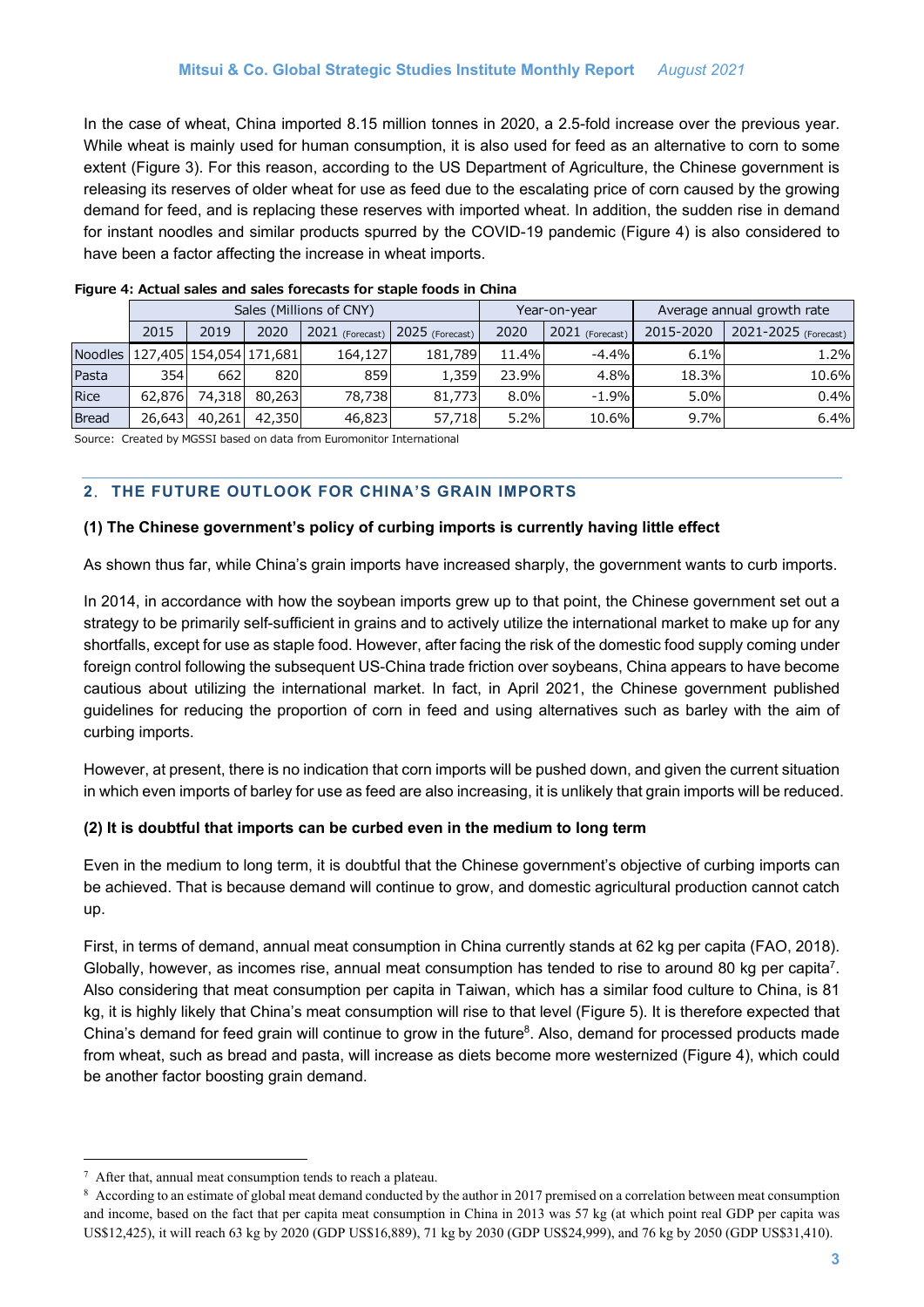

Figure 5: Correlation between global income levels and meat consumption (2018)

However, grain production growth is currently slowing down (Figure 6), and figures do not support the prospect that production can continue to increase to accommodate the future growth in demand. This is because the price support policy has hit a dead end. While on one hand, the policy has encouraged increased production backed by the government's purchase of grain at a high price, on the other, it led to sharply rising domestic prices, an increase in imports, burgeoning government inventories, and fiscal deterioration. As a result, the price support system for corn was abandoned in 2016, as mentioned above. In addition, the support price for rice and wheat was lowered from 2018.







Source: Created by MGSSI based on USDA data

Source: Created by MGSSI based on FAO and IMF data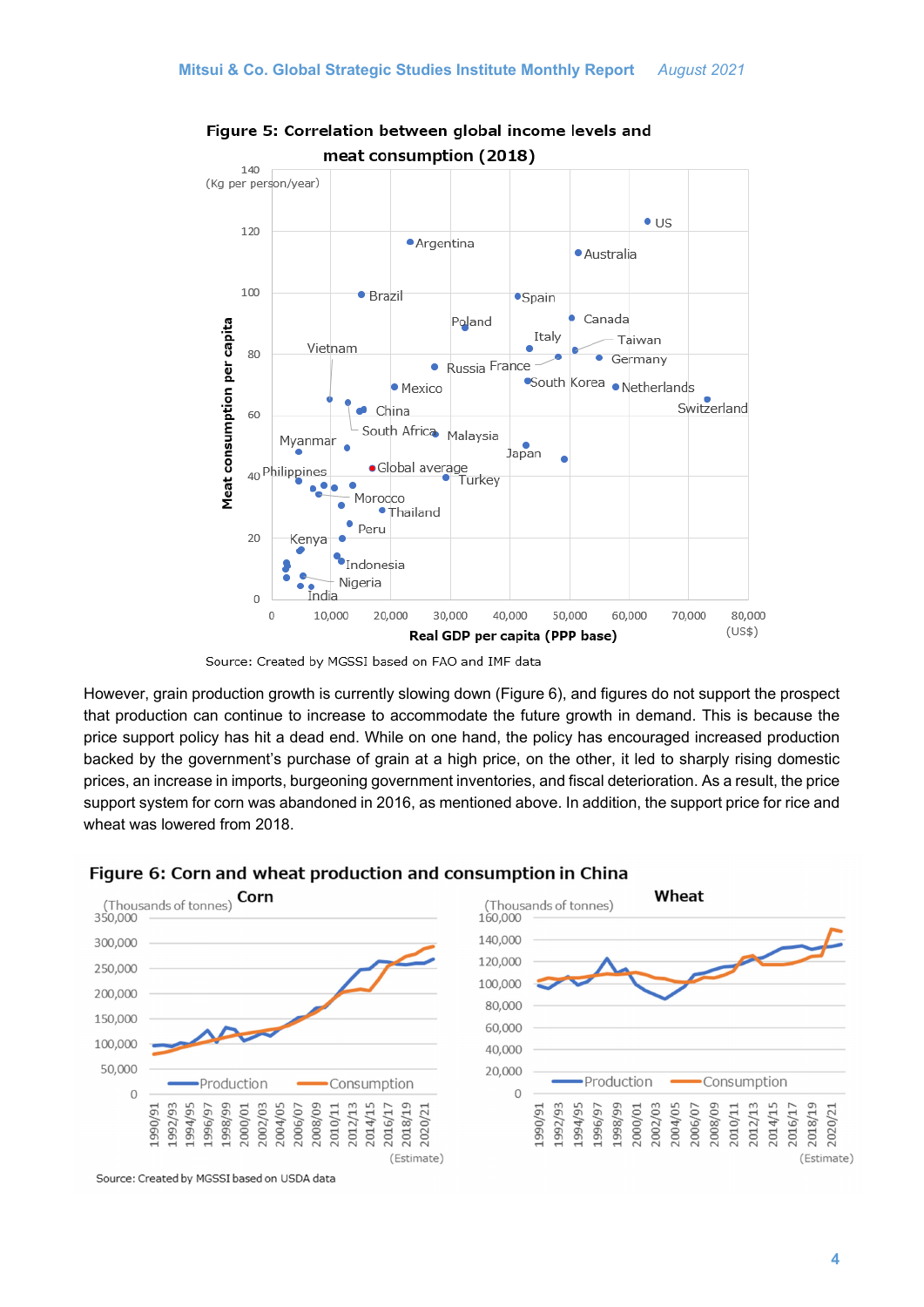The "No. 1 Central Document", which is released by the Chinese government at the beginning of each year and outlines important policy issues, has covered three rural issues (relating to agriculture, rural areas, and farmers) for the past 18 years in succession. In 2021, the document reported the launch of a new measure to prevent the use of arable land for non-grain production<sup>9</sup>. As a part of this initiative, some developments have been seen toward raising the support price for rice and wheat again to incentivize increased production<sup>10</sup>, but given that the sustainability of the policy itself is in question, it is doubtful that production can be increased in the medium to long term.

In addition, restrictions on agricultural land can also be an obstacle to increased production. While China has 135 million hectares of agricultural land, ranked third globally following India and the US, the area has been declining in recent years due to changes in land use and other factors (Figure 7). Although the government has said that it will, at all costs, protect the 120 million hectares (1.8 billion mu in Chinese unit of area) required for self-sufficiency in food through regulations on land use changes and other means, the reality is that while the agricultural land area may decrease in the future, there is no likelihood that it will increase.





In addition to these quantitative restraints on agricultural land, another limiting factor is deterioration in the quality of the existing land. Excessive use of chemical fertilizers and pesticides depletes nutrients in the soil, leading to soil degradation such as erosion<sup>11</sup>. Although the amount of chemical fertilizers and pesticides used is in a downward trend following the government's adoption in 2015 to achieve zero growth, it is still at by far the highest level compared to other countries (Figure 8), and soil degradation is expected to continue for some time to come.



Figure 8: International comparison of pesticide and chemical fertilizer consumption per hectare (2018)

<sup>9</sup> There are 200 million farms in China, but the average area per farm is small at 0.67 ha, a mere one fourth that of Japan. While a largescale consolidation of farms is being promoted to raise the income of farmers, in some areas, there is a move towards switching from growing grain to more profitable crops such as vegetables on consolidated farmland. This is why the policy of preventing land use change for non-grain production was introduced. The aim of the policy is to prioritize use of agricultural land for grain production, regular monitoring using satellite imagery and other means is conducted to regulate non-grain production. 10 [Reuters article \(March 5, 2021\)](https://www.reuters.com/article/china-parliament-agriculture-idUSL2N2L303Q) 

<sup>&</sup>lt;sup>11</sup> There is also the issue of soil pollution due to heavy metals and other substances. According to the National Soil Pollution Report published by China's Ministry of Environmental Protection (the present-day Ministry of Ecology and Environment) in 2014, soil pollution affected 20% of the country's agricultural land. Also, a report entitled [China's Environment published in July 2015 b](https://www.goldmansachs.com/insights/pages/interconnected-markets-folder/chinas-environment/report.pdf)y Goldman Sachs pointed out that since the available area of agricultural land after excluding the area affected by soil pollution is less than the 120 ha required for food self-sufficiency, soil pollution is a factor pushing up imports. While agricultural soil pollution is not currently seen as a major problem, there are still [reports that cadmium-contaminated grain has entered the market](https://www.globaltimes.cn/content/1186708.shtml).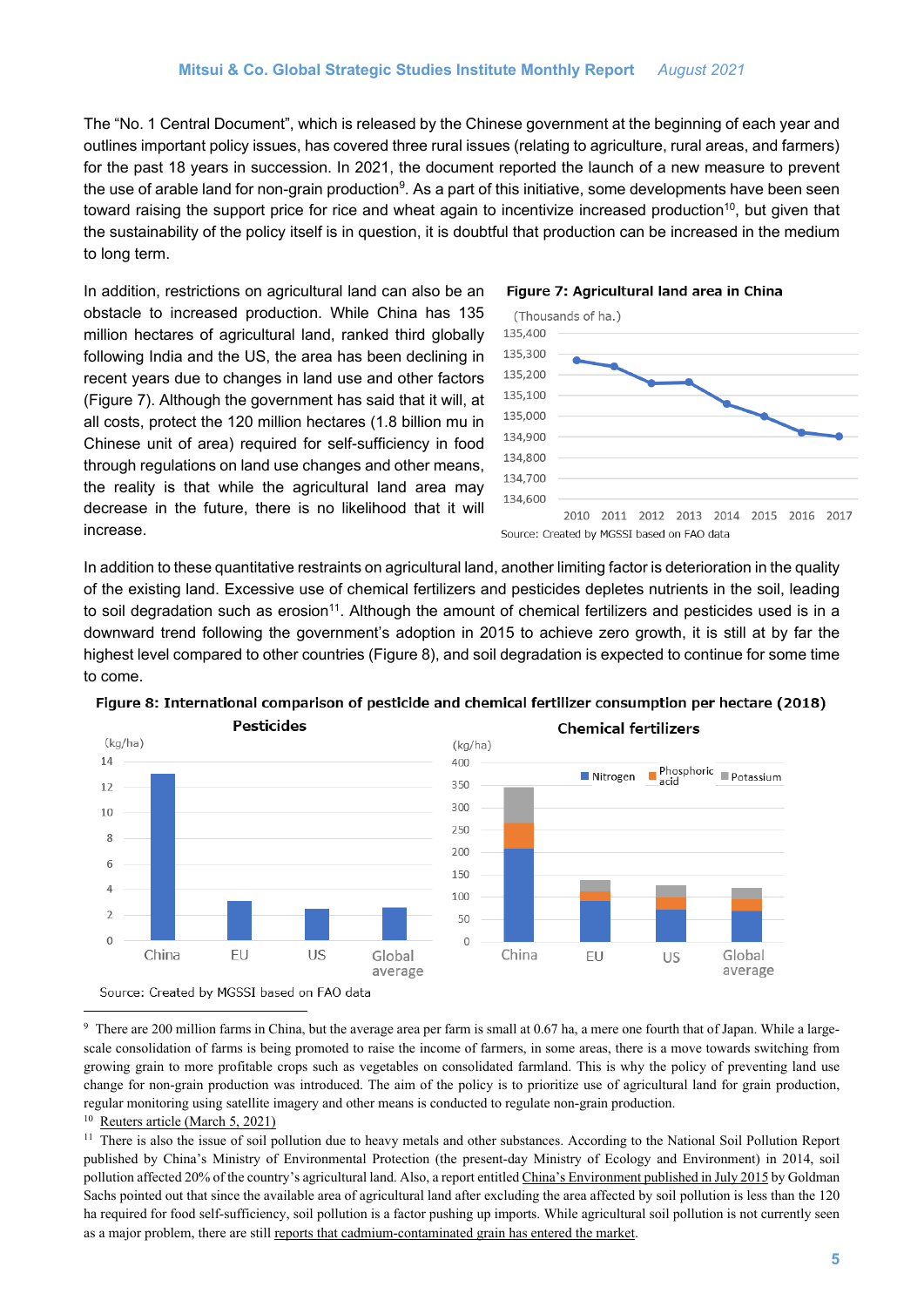The government is keen to increase the domestic production of grain and curb imports, but because the problems affecting domestic agriculture cannot be solved overnight, it is reasonable to assume that China will continue to import grain in large quantities.

### **(3) Future import volume forecasts**

In fact, according to the US Department of Agriculture, China's corn imports are expected to reach 26 million tonnes for the 2020 term from October 2020 to September 2021, they may reach close to 30 million tonnes at the current pace of growth. In the past, Japan was the world's leading importer of corn (15.77 million tonnes in 2020), but China has suddenly emerged as the world's top importer. If China's corn imports reach 30 million tonnes as is expected, it will be equivalent to the cumulative total volume of corn imported in 2020 by Japan, South Korea (11.66 million tonnes), and Taiwan (4.42 million tonnes), three countries in East Asia, a region that is particularly dependent on imports for food supply.

Moreover, with its wheat imports expected to exceed 10 million tonnes in 2021<sup>12</sup>, it is possible that China will become the world's leading wheat importer, overtaking the current front-runner Indonesia (10.3 million tonnes in 2020).

### **3**.**CONSEQUENCES OF THE GROWTH IN CHINA'S GRAIN IMPORTS**

#### **(1) China's growing presence in international trade**

Since 2000, China's share of the world's corn and wheat imports has been at about 3 to 4% at its highest, but by the 2020 term, it is expected to rise to nearly 10% (Figure 9). China is suddenly emerging as a major importer in the international grain market. At the same time, China is becoming more dependent on imports not only for grain, but also for meat (Figure 10). Importing meat is indirectly synonymous with importing grain, and indicates that demand for grain is growing also in countries that export meat to China.



Figure 9: China's imports as share of world grain trade

Source: Created by MGSSI based on USDA data

Source: Created by MGSSI based on USDA data

# **(2) Supply constraints in the world's main grain producing areas**

This situation raises concerns over whether the world's grain supply can keep pace with demand. To increase the supply of grain, it will be necessary either to increase the area of land under cultivation or to improve the yield per area (unit yield). However, there is hardly any more room in the world for expanding the area of agricultural land, and even in Brazil, where scope for expansion had until now been expected, further cultivation is difficult due to the consequential environmental burden.

It is difficult to see any promising improvement in the yield occurring in the future. This is because the higher the yield level, the lower the yield growth rate becomes (Figure 11). In France, one of China's wheat import partners, the yield growth rate already stands at 0%, while the yield rate in Ukraine and the US, two of China's corn import partners, is expected to decline in the future. At the same time, the threat of climate change is mounting to a level that cannot be ignored, and restrictions on agricultural production are growing not only in China but also worldwide.

<sup>&</sup>lt;sup>12</sup> The USDA's annual forecast is 10.5 million tonnes.